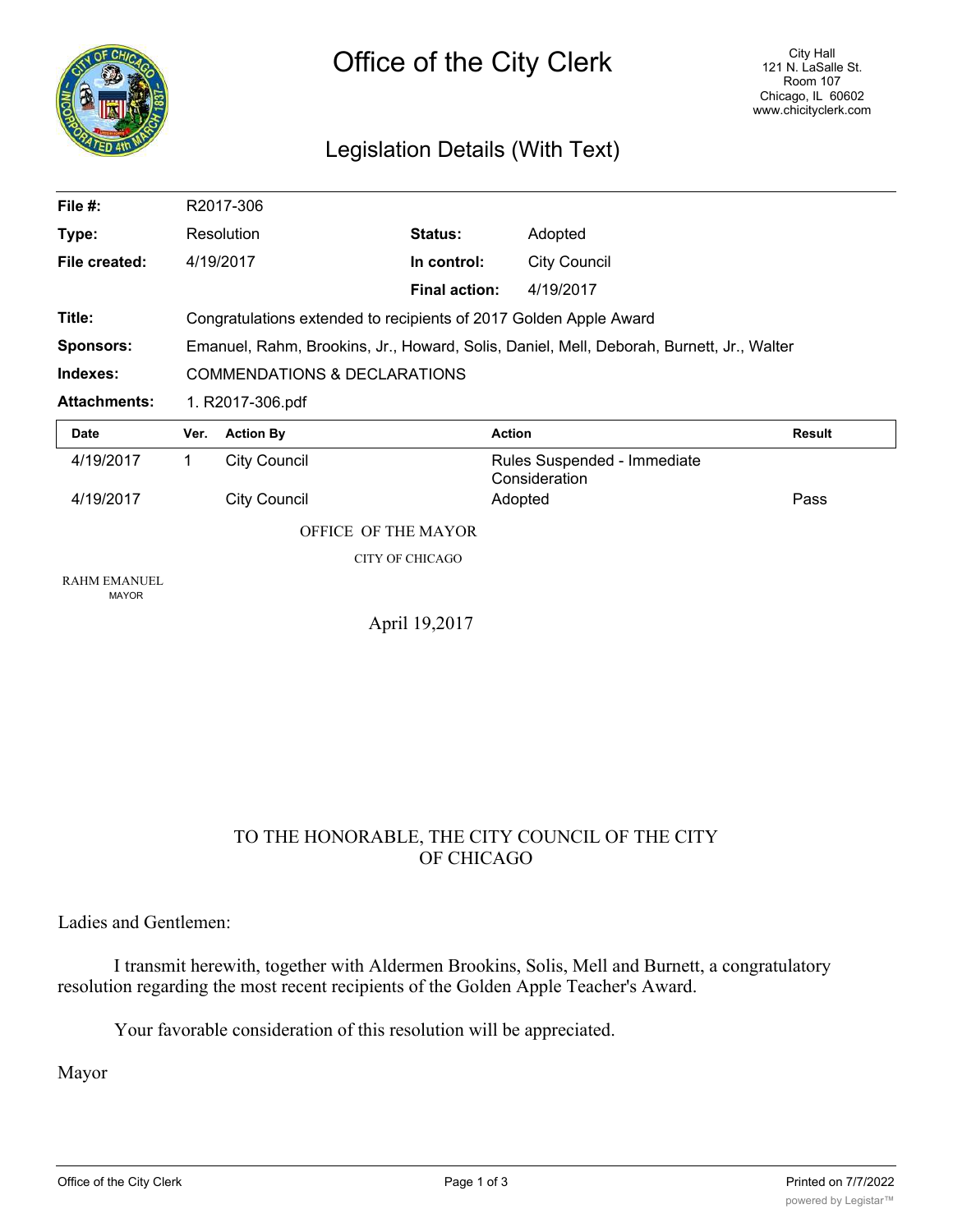Very truly yours,

## *re so o^by ^Me Gity Gouncil of ihe Gity of Gkicago, Illinois*

**Aldermen Howard Brookins, Jr., Daniel Solis,. . Walter Burnett, Jr., Deborah L. Mell, and** presented by Mayor Rdhm Emanuel .,  $\Delta$  and  $\Delta$  and  $\Delta$  and  $\Delta$  and  $\Delta$  and  $\Delta$  and  $\Delta$  and  $\Delta$  and  $\Delta$  and  $\Delta$  and  $\Delta$  and  $\Delta$  and  $\Delta$  and  $\Delta$  and  $\Delta$  and  $\Delta$  and  $\Delta$  and  $\Delta$  and  $\Delta$  and  $\Delta$  and  $\Delta$  a

AvflCTCWS' The Gc'lden. Apple Foundation has conferred its prestigious 2017 Golden Apple Award for .Excellence in Teaching on - four Chicago teachers and- • conferred its 2017 Stanley C. Golder Leadership Award on one Chicago school principal '., in recognition of their outstanding achievements as educators; and

WHEREAS, A not-for-profit organization based in Chicago, the Golden Apple

Foundation advances the profession of teaching by recognizing excellent educators; by,

recruiting and preparing talented high school students and college graduates,to. be •

teachers through innovative training programs; and by improving the skills of current -

teachers through professional development; and  $\cdot$   $\cdot$   $\cdot$   $\cdot$   $\cdot$ 

WHEREAS, Dedicated to its : founding proposition •that "all children deserve excellent teachers," the Golden- Apple;  $\text{``Foundation has}^1$  recognized, exceptional -teachers in the Chica'go area each year since 1986; and -. ; > ■ ■

WHEREAS, Chosen through a rigorous process by a volunteer committee of . distinguished Chicago-area educators, thjs year's recipients of the Golden Apple Award' were selected from over 600 nominees; they are indeed worthy of recognition by their peers; and  $-$  '/  $\vee$  y  $\qquad \qquad \ldots$   $\qquad \qquad \blacksquare$  " $\blacksquare$  " $\lnot = \ldots$ "

WHEREAS, The Chicago recipients of the 2017 Golden Apple'.Award for Excellence .-=. in Teaching.are Mr. Fitzgerald Crame, 4th-8.th gfadeJanguage-brts^math, science, STEM, arts, and electives teacher, Thomas .A. Edison Regional Gifted Center, Ms. Sarah Fqller, -6thr8th grade literacy and '-social'science teacher, Jonathan Burr Elementary School,. Ms. C Karen Ramirez, 6th' grade reading, writing, and social studies teacher,. Richard J. Daley Academy, and Ms. Alison Ridgway, 6th-8th grade math teacher, 'Skinner North Classical -.... Elementary School; and : ..- ' \\r-w <file:////r-w>;.{ '''"'■